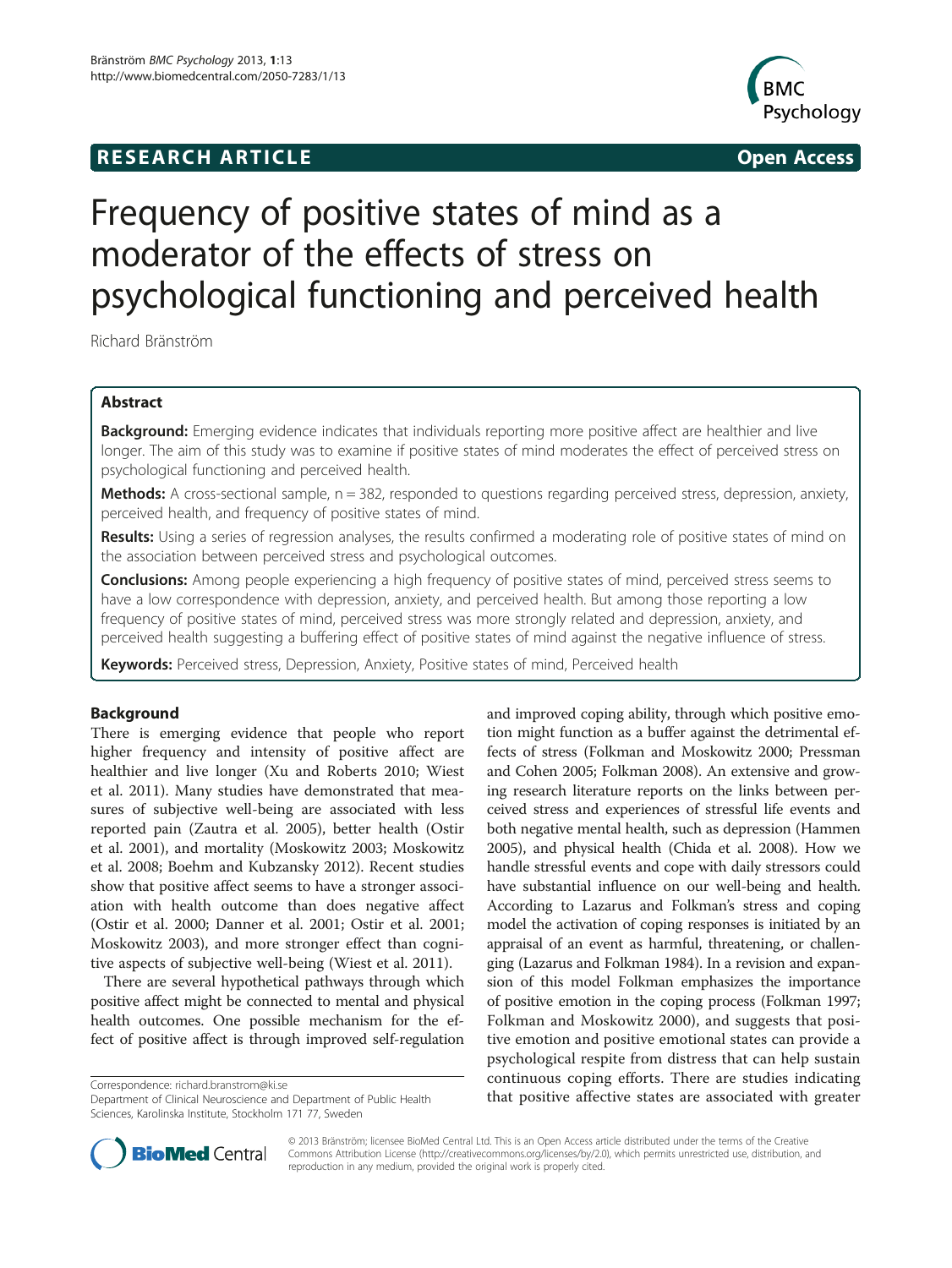attention to and processing of health-relevant information. Further, according to the broaden-and-build theory, positive affect plays an important role in presenting a wider variety of thought and action alternatives and further enforces people's general resources (Fredrickson [2004\)](#page-5-0).

Another possible pathway through which positive affect might be connected to health outcomes is through its relationship with health-behaviors and health-behavior change. Behavioral factors such as physical activity, healthy diet (Lyubomirsky et al. [2005](#page-5-0)), and adherence to medication (Carrico et al. [2010\)](#page-5-0) are possible mediators of the link between positive affect and health outcomes. There are also some evidence that positive affect can facilitate health-behavior change through increased persistence in pursuing health protective goals (Branstrom et al. [2010\)](#page-5-0), and increased and more accurate processing of health-relevant information (Harris and Napper [2005](#page-5-0)).

In this study we are interested in understanding the association of positive affect measured as frequency of positive states of mind, with psychological functioning and perceived health in an adult, population-based sample in Sweden, and examine the importance of positive states of mind in coping with stress. The buffering effect of frequency of positive states of mind will be examined by analyzing positive states of mind as a moderator of the effects of perceived stress on psychological functioning and perceived health. More specifically, this study was guided by the main research question: Does frequency of positive states of mind moderate the impact of perceived stress symptoms on psychological functioning and perceived health?

# Method

## Study sample and recruitment

In the spring of 2007, a random population based sample of  $N = 1,000$  individuals aged 18 – 60 years in Sweden were contacted by mail with a request to participate in the study. The addresses were retrieved from the Swedish Census Registry using random sampling with specifications regarding age range and equal numbers of men and women. Along with the invitation letter, a questionnaire was sent that included self-report measures of perceived stress, overall perceived health, positive states of mind, anxiety, and depression. Those agreeing to participate were encouraged to complete and return the questionnaire in an attached return envelope with prepaid postage. No compensation for participation was offered, but one mailed reminder was sent to those not responding to the initial invitation. A total of  $n = 382$  respondents returned the questionnaire (38% of the target sample). Sample demographics are presented in Table [1](#page-2-0). Compared to the total population in Sweden, study respondents were more likely to be women; and have higher

education and higher income (all  $p < 0.001$ ). The study was approved by the Ethics Committee of the Karolinska Institute (No. 2007/48-31/2).

#### Psychosocial measures

Positive States of mind were measured using the Positive States of Mind (PSOM) scale, a six-item scale measuring positive emotional and cognitive experiences (Horowitz et al. [1988](#page-5-0); Adler et al. [1998](#page-5-0)). It assesses experiences of focused attention, productivity, responsible caretaking, restful repose, sharing, and sensuous nonsexual pleasure during the past week e.g. "Being able to enjoy bodily senses, enjoyable intellectual activity, doing things you ordinarily like, such as listening to music, enjoying the outdoors, lounging in a hot bath". Responses are indicated on 5-point Likert-type scales from 1 "not at all" to 5 "very much". Cronbach's alpha in this study was 0.86. The scale was normally distributed and the mean valued slightly higher than mean values reported for the US (Horowitz et al. [1988](#page-5-0)).

Anxiety and Depression were assessed with the Hospital Anxiety and Depression Scale, a 14 item scale intended for non-psychiatric populations that has been frequently used within healthcare settings (Bjelland et al. [2002](#page-5-0)). The scale has also been used in community samples and a large population-based study demonstrated that it had adequate psychometric properties (Mykletun et al. [2001](#page-6-0)). Responses are indicated on 4-point scales from 0 to 3. It consists of two separate subscales measuring current ('how you feel right now') state depression (alpha =  $0.83$ ) and anxiety (alpha =  $0.85$ ). The scales were slightly positively skewed but the scales means were comparable with earlier reported data from community samples (Crawford et al. [2001\)](#page-5-0).

Perceived stress was assessed with the Perceived Stress Scale (PSS). The PSS is a ten item scale measuring perceptions of stressful experiences during the past month (Cohen et al. [1983\)](#page-5-0). Responses are indicated on 5-point scales from 0 "never" to 4 "very often". The PSS has previously been used in several different populations. In this sample the internal consistency was 0.86. The scale was normally distributed and had a range from 0 to 40.

Perceived Health was measured with two items where the respondents were asked to indicate, on a seven-point scale, their degree of satisfaction with their physical health ('How would you rate your overall health during the past week?') and their quality of life ('How would you rate your overall quality of life during the past week?') during the past week. The scale is part of the EORTC-QLQ-C30 questionnaire (Aaronson et al. [1993](#page-5-0)) and constitutes a scale of Global Health with a range from 0 to 100. The scale has been used extensively in health care population but also in large-scale population samples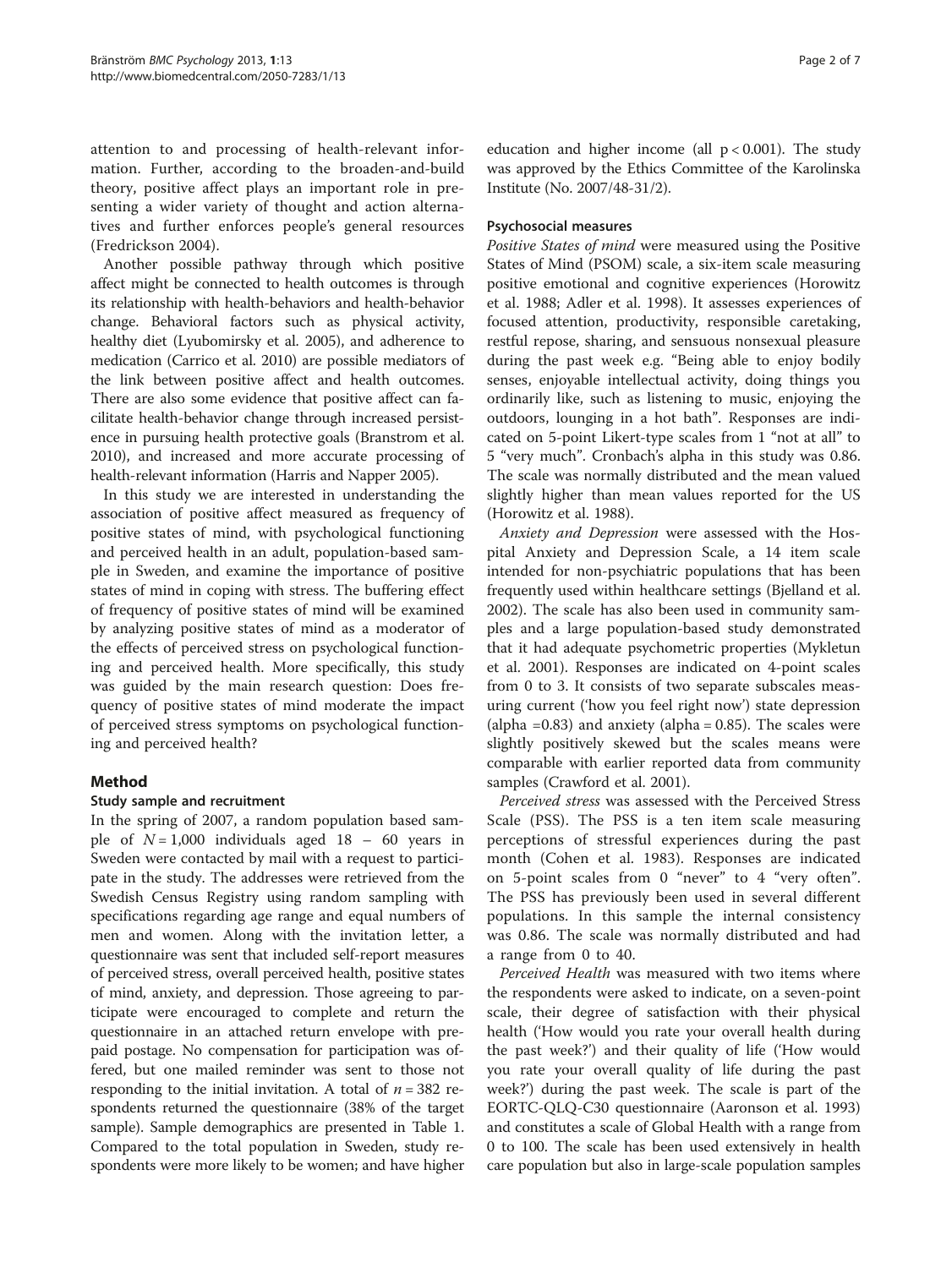|                                   | n   | $\%$     | Positive states of mind<br>(range: $0$ to $4$ ) |              | Depression<br>(range: 0 to 21) |                         | Anxiety<br>(range: 0 to 21) |                         | <b>Perceived health</b><br>(range: 0 to 100) |      |
|-----------------------------------|-----|----------|-------------------------------------------------|--------------|--------------------------------|-------------------------|-----------------------------|-------------------------|----------------------------------------------|------|
|                                   |     |          | Mean (SD)                                       | Sig.         | Mean (SD)                      | Sig.                    | Mean (SD)                   | Sig.                    | Mean (SD)                                    | Sig. |
| Gender                            |     |          |                                                 |              |                                |                         |                             |                         |                                              |      |
| Male                              | 140 | 41.2     | 2.43(0.77)                                      | n.s.         | 3.80 (3.02)                    | n.S.                    | 6.13(4.01)                  | P < 0.01                | 69.84 (20.25)                                | n.s. |
| Female                            |     | 200 58.8 | 2.52(0.81)                                      |              | 3.98(3.50)                     |                         | 7.35(4.10)                  |                         | 68.04 (22.26)                                |      |
| Age                               |     |          |                                                 |              |                                |                         |                             |                         |                                              |      |
| 18-29                             | 68  | 20.1     | 2.54(0.76)                                      | n.s.         | 3.66(3.35)                     | n.s.                    | 7.21(3.71)                  | $P < 0.05$ <sup>a</sup> | 68.28 (17.72)                                | n.s. |
| 30-39                             | 77  | 22.8     | 2.40(0.81)                                      |              | 4.05(3.43)                     |                         | 7.62 (4.55)                 |                         | 67.64 (21.37)                                |      |
| 40-49                             | 87  | 25.7     | 2.40 (0.83)                                     |              | 4.06(2.13)                     |                         | 7.18(4.15)                  |                         | 66.48 (23.98)                                |      |
| $50-$                             |     | 106 31.4 | 2.58(0.78)                                      |              | 3.77 (3.09)                    |                         | 5.79(3.83)                  |                         | 71.62 (21.39)                                |      |
| <b>Education</b>                  |     |          |                                                 |              |                                |                         |                             |                         |                                              |      |
| High school                       |     | 105 32.0 | 2.30(0.78)                                      | $P < 0.01$ b |                                | 4.83 (3.64) $P < 0.001$ | 7.22(4.51)                  | n.S.                    | 63.46 (24.64) $P < 0.001$ d                  |      |
| Some college                      |     | 122 37.2 | 2.50(0.83)                                      |              | 3.70(3.30)                     |                         | 6.53(4.15)                  |                         | 70.42 (21.51)                                |      |
| Bachelors degree or more 101 30.8 |     |          | 2.69(0.72)                                      |              | 2.85(2.21)                     |                         | 6.52(3.32)                  |                         | 74.09 (14.86)                                |      |
| Income                            |     |          |                                                 |              |                                |                         |                             |                         |                                              |      |
| 0 - 29 999 SEK                    |     | 123 36.9 | 2.46(0.75)                                      | n.s.         | 4.32(5.50)                     | $P < 0.05$ <sup>e</sup> | 7.48(4.13)                  | n.S.                    | 65.92 (22.78)                                | n.s. |
| 30 000-44 999 SEK                 |     | 104 31.2 | 2.47(0.84)                                      |              | 3.81(3.16)                     |                         | 6.20(4.02)                  |                         | 70.31 (20.93)                                |      |
| 45 000 SEK or more                |     | 106 31.8 | 2.54(0.80)                                      |              | 3.22(2.95)                     |                         | 6.61(3.93)                  |                         | 71.38 (19.62)                                |      |

<span id="page-2-0"></span>

|  | Table 1 Positive states of mind, depression, anxiety, and perceived health by age, gender, education and income |  |  |  |  |
|--|-----------------------------------------------------------------------------------------------------------------|--|--|--|--|
|--|-----------------------------------------------------------------------------------------------------------------|--|--|--|--|

 $^a$  Post-hoc analysis showed that differences were only significant between those aged 50 or more as compared to participants aged 30–39.<br><sup>b</sup> Post-hoc analysis showed that differences were significant between those with

<sup>c</sup> Post-hoc analysis showed that differences were only significant between those with High school and Bachelors degree or more.

<sup>d</sup> Post-hoc analysis showed that differences were significant between those with High school and those with higher education.

<sup>e</sup> Post-hoc analysis showed a significant difference between those with an income of 45 000 SEK or more and those with an income of 0–29 999 SEK.

(Michelson et al. [2000](#page-5-0)). The scale has demonstrated adequate validity in studies comparing patient's selfassessments with observer's ratings of open-ended responses to the same questions (Groenvold et al. [1997](#page-5-0)), and sufficient validity and reliability in psychometric studies of scale structure and internal consistency within scales (Aaronson et al. [1993](#page-5-0)). In this sample the internal consistency was 0.81, the scale was slightly positively skewed and the mean values were somewhat lower than values reported from a previous population based study in Sweden (Michelson et al. [2000](#page-5-0)).

#### Analysis

Data was analysed using PASW Statistics 18.0. Analysis of variance (ANOVA) procedures were used to test demographic differences in Positive States of Mind, Depression, Anxiety, and Perceived Health scores. Analyses were conducted to examine the potential moderating effect of PSOM on the impact of perceived stress on psychological outcomes such as anxiety and depression, and perceived health. This was done with regression analyses where standardized perceived stress score, standardized PSOM score, and the interaction score for perceived stress and PSOM were entered as independent variables, and depression, anxiety, or perceived health, was entered as a dependent variable. The regression analyses were controlled for age, gender, education and income. To illustrate the moderating effects, figures were constructed with adjusted means of depression, anxiety, and perceived health for groups based on level of perceived stress (tertiles; low, moderate and high), and scores on PSOM (high vs. low based on median). Adjusted means and 95% confidence intervals were calculated using a general linear model (GLM).

To test for common method variance a Harman's single factor test was conducted and the unrotated factor solution was inspected. This procedure has been suggested as a way to test for common method variance (Podsakoff and Organ [1986\)](#page-6-0), and if a substantial amount of common method variance is present in the data set the result of this test will produce a single factor or one "general" factor accounting for the majority of covariance. In the current data set, the analysis did not give support for a substantial amount of common method variance. The single factor test produced a common factor with an eigenvalue of 12.0 explaining less than half of the variance (37.6%). Further inspection using factor analyses produced five factors, all contributing substantially to the solution (i.e. eigenvalues above 1), corresponding to the five variables entered into the analysis.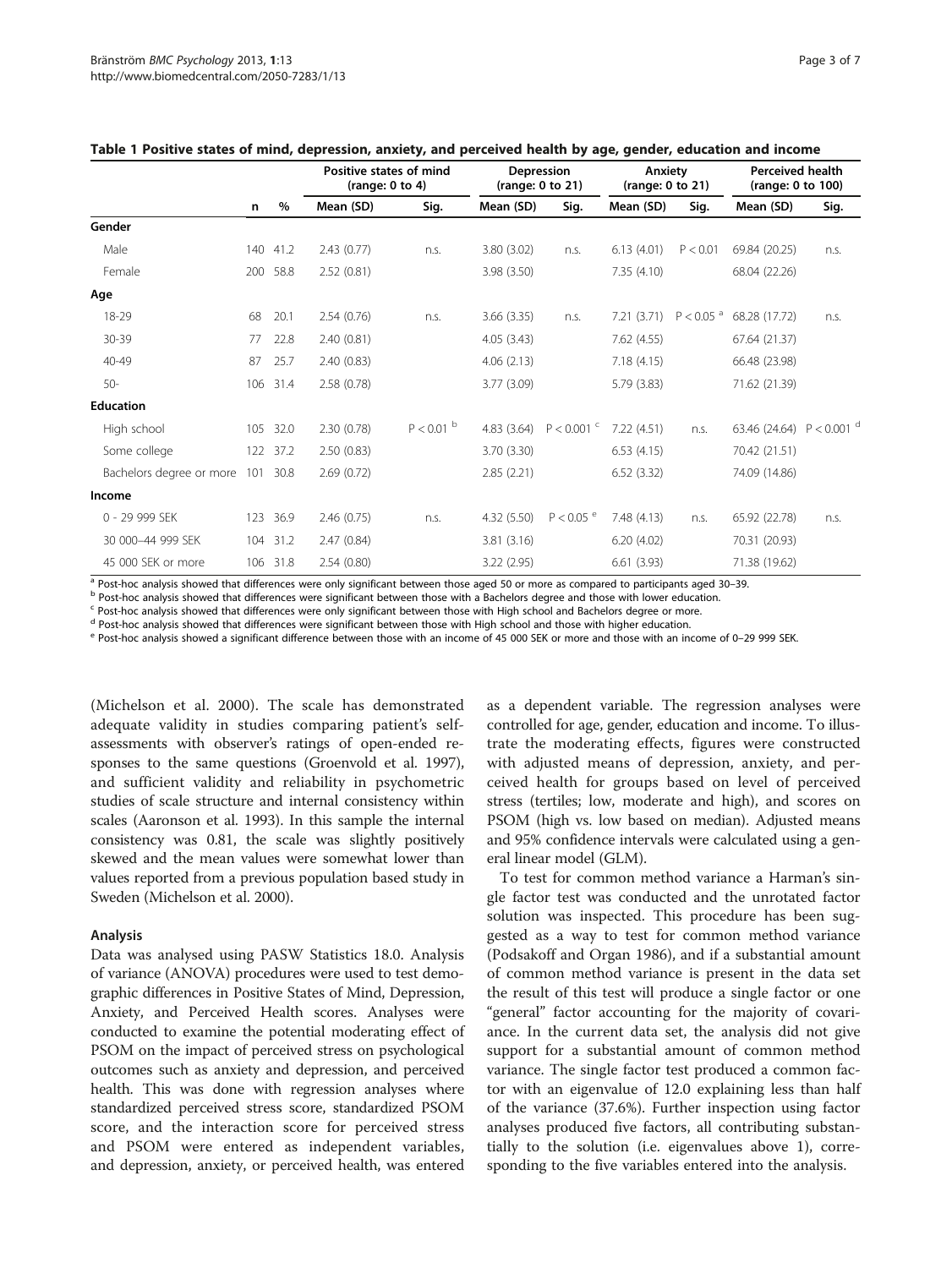#### Results

#### Descriptive analyses

Demographic differences in frequency of positive states of mind, depression, anxiety and perceived health are presented in Table [1](#page-2-0). There were no gender or age differences in frequency of positive states of mind, depression, or perceived health. However, women reported higher degree of anxiety, and respondents 50 years or older reported lower degree of anxiety than younger participants. Higher education was related to higher scores on frequency of positive states of mind, perceived health, and lower scores on depression. Income was negatively related to depression, with significant difference between those with the highest income (45 000 Swedish currency [SEK] or more) as compared to those with the lowest income (0–29 999 SEK).

# The effect of positive states of mind as a moderator of stress

Regression analyses showed that perceived stress was strongly associated with the outcome variables and accounted for a substantial portion of variance in depression (β = 0.61,  $R^2$  = 0.34,  $F_{(1, 314)} = 182.60$ ,  $p < 0.001$ ), anxiety ( $\beta = 0.71$ ,  $R^2 = 0.47$ ,  $F_{(1, 311)} = 314.64$ ,  $p < 0.001$ ), and perceived health (β = -0.57,  $R^2$  = 0.30,  $F$  (1, 314) = 147.17,  $p < 0.001$ ). Positive states of mind was added to the regression analyses and added a significant proportion of explained variance in depression (β = -0.37,  $R^2$  = 0.10, F<sub>(1, 313)</sub> = 60.88,  $p <$  0.001), anxiety (β = -0.21,  $R^2$  = 0.03,  $F_{(1, 310)} = 20.70$ ,  $p < 0.001$ ), and perceived health ( $\beta$  = 0.36,  $R^2$  = 0.09,  $F_{(1, 313)} = 51.49$ ,  $p < 0.001$ ). Further analyses testing for the moderating role of PSOM on the association between perceived stress and psychological outcomes showed that the interaction term for the PSOM and perceived stress (PSOM × Perceived stress) accounted for an additional significant proportion of the variance in depression (β = –0.23,  $R^2$  = 0.05,  $F_{\Delta(1, 312)} = 34.68$ ,  $p < 0.001$ ), anxiety (β = -0.10,  $R^2$ <sub>Δ</sub> = 0.01,  $F_{\Delta(1, 309)} = 6.52$ ,  $p < 0.05$ ), and perceived health ( $\beta$  = 0.10,  $R^2$ <sub>Δ</sub> = 0.01,  $F$ <sub>Δ (1, 312)</sub> = 5.18, *p* < 0.05). The moderating effects of positive states of mind on depression, anxiety, and perceived health is illustrated in Figure [1.](#page-4-0)

## Discussion and conclusion

Although the results from this study are based on crosssectional data, the study gives some support for the importance of positive affect in coping with stress. Among those who reported high frequency of positive states of mind the association between stress and depression, anxiety, and perceived health were diminished. On the other hand, among those with lower frequency of positive states of mind, perceived stress was highly related with increased depression, anxiety, and decreased perceived health. Thus, it seems like higher frequency of positive states of mind make individuals more capable of handling stress without negative consequences for psychological and physical functioning such as depression, anxiety and perceived health. At low levels of stress, this added benefit of positive states of mind is not needed and as a consequence we find no difference in depression, anxiety, or perceived health among these individuals. These results emphasize the importance of considering positive affect in our understanding of the coping process and have implications for the development of stress management interventions.

In this study we use depression, anxiety, and perceived health as outcomes. These measures are conceptually quite distinct but in particular the distinction between anxiety and depression has been discussed considerably (Clark and Watson [1990](#page-5-0)). In the current study we were interested in examining the differential associations between perceived stress and measures of anxiety, depression, and perceived health. This similarity in findings between these three outcomes is likely the result of both: a) a comparable process in which positive states of mind reduce the impact of stress on all three of these outcomes; b) an overlap between measures of anxiety, depression, and perceived health.

Several previous studies have given support for the importance of positive affect in predicting health outcomes such as morbidity (Ostir et al. [2001\)](#page-6-0) and mortality (Moskowitz [2003;](#page-5-0) Moskowitz et al. [2008\)](#page-6-0). But the mechanisms behind these associations are not well understood. This study gives some indication of the role of positive states of mind in increasing resilience against stressful events and in strengthening coping ability. There are several possible pathways through which positive emotions and cognitions might influence psychological functioning (Folkman [2008](#page-5-0)). Positive emotion could increase sustained efforts of cope with stressful situations. Positive states of mind could also give a needed break to restore resourses and alter perceptions of stressful events and situations as more of a challenge than harm or threat.

Future studies of coping with stress should employ longitudinal design and the use of multiple data sources (e.g. diagnostic interviews), and include measures of positive affective states to enable to examine the causal links through which positive emotion and cognitions might lead to increased psychological well-being and perceived health. The study also highlights the possible beneficial effect of including strategies to increase positive affect during stressful conditions, or of using such strategies to prevent poor outcomes following a major stressful event. Such training might strengthen people's ability to experience high levels of stress without suffering negative psychological and physical health consequences. A recently published pilot study examining the effect of a multiple-component intervention to promote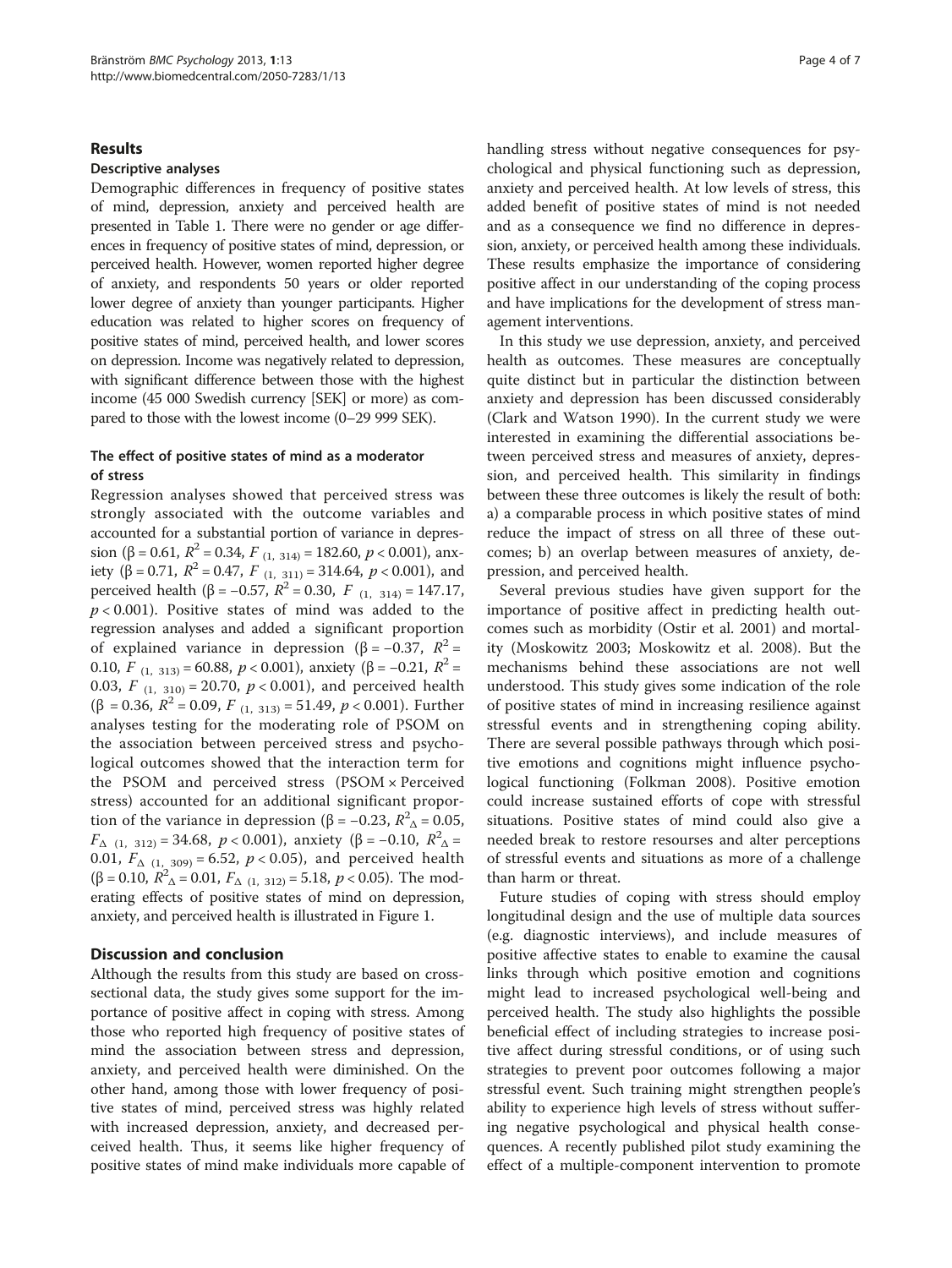<span id="page-4-0"></span>Bränström *BMC Psychology 2*013, **1**:13 Page 5 of 7 Page 5 of 7 Page 5 of 7 Page 5 of 7 Page 5 of 7 Page 5 of 7 Page 5 of 7 Page 5 of 7 Page 5 of 7 Page 5 of 7 Page 5 of 7 Page 5 of 7 Page 5 of 7 Page 5 of 7 Page 5 of 7 Pa



increased positive emotion in individuals experiencing health-related stress, showed promising results in both increasing positive affect and decreasing negative affect (Moskowitz et al. [2011\)](#page-6-0). Future treatment or prevention studies could be designed to experimentally test the influence of strategies and techniques to promote positive affect, and how this relate to changes in well-being and health for people experiencing stress.

While this study contributes to our understanding of individual differences in our reactions to stress, there are

several limitations. First, the fact that we used a sample from Sweden reduces our ability to generalize our finding to other countries. Further, we have a substantial selection bias in our recruitment, skewing our sample towards more highly educated women, which further reduces our ability to generalize our findings to the total population. Nonetheless, the study is based on a fairly large community-based sample. This study also suffers from the limitations associated with self-report, including common method variance and socially desirable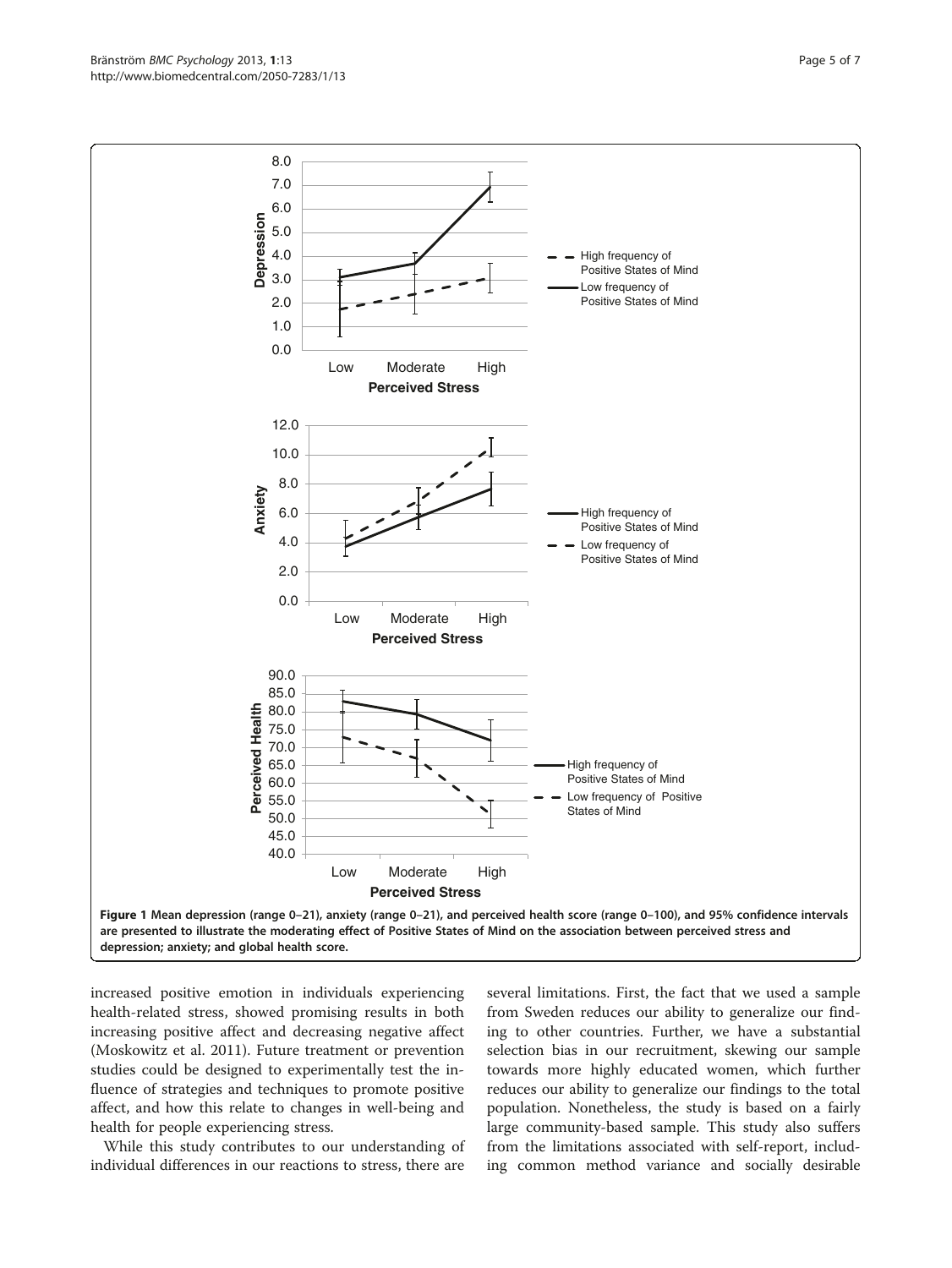<span id="page-5-0"></span>responding. However, the test for common method variance did not indicate that a substantial amount of common method variance was present in our sample. As with any cross-sectional study, the design of this study limits our ability to make any conclusions regarding causality. The main aim of the current study was to examine the importance of positive affect as a moderator of the association between perceived stress and negative mental and physical outcomes, but the results would have been strengthened if we could have included measures of negative mood in the analyses. We were unable to compare the relative strength of influence of positive vs. negative mood in coping with stress. A further limitation was the self-assessed measure of perceived health, and future studies are needed to understand the impact of positive states of mind on other measures of health e.g. number or severity of physical symptoms.

It is worth noting that the measure of positive experiences used in the current study assesses experiences of Positive States of Mind, this is broader construct than frequency of positive emotions more often used in studies of the influence of positive affect. The limitation of using a measure of Positive States of Mind is that it takes into account a mix of both emotional and cognitive experience, making it difficult to assess the differential influence of the emotional and cognitive content of the positive experiences and its association with other variables. On the other hand, the measure of Positive States of Mind might partly tap into a valuable aspect of positive affect, and is it a very short and easily disseminated measure. Further studies could more in detail examine potential differences in using various measures of positive experiences to evaluate what aspect that is of particular importance for health outcomes.

A key finding of this study is the indication that perceived stress seems to be differentially related to psychological factors at different levels of positive states of mind. Among people experiencing a high frequency of positive states of mind, perceived stress seems to have a low correspondence with depression, anxiety, and perceived health. But among those reporting a low frequency of positive states of mind, perceived stress was more strongly related and depression, anxiety, and perceived health suggesting a buffering effect of positive states of mind against the negative influence of stress. However, to more fully understand the influence of positive emotional experience as a moderator of stress there is a need to replicate this research, and future studies should use a prospective study design and well validated measures of both positive and negative affect and additional measures of health outcome such as number or severity of physical symptoms.

#### Competing interests

The author declares that he/she has no competing interests.

#### Acknowledgements

Richard Bränström is funded by research grants from the Swedish Council for Working Life and Social Research (Nr: 2006–0069) and Center for Health Care Science at the Karolinska Institute, Sweden (Nr: 2008–4737).

#### Received: 14 December 2012 Accepted: 13 August 2013 Published: 15 August 2013

#### References

- Aaronson, NK, Ahmedzai, S, et al. (1993). The European organization for research and treatment of cancer QLQ-C30: a quality-of-life instrument for use in international clinical trials in oncology. Journal of the National Cancer Institute, 85(5), 365–376.
- Adler, NE, Horowitz, M, et al. (1998). Additional validation of a scale to assess positive states of mind. Psychosomatic Medicine, 60(1), 26–32.
- Bjelland, I, Dahl, AA, et al. (2002). The validity of the hospital anxiety and depression scale. An updated literature review. Journal of Psychosomatic Research, 52(2), 69–77.
- Boehm, JK, & Kubzansky, LD (2012). "The heart's content: the association between positive psychological well-being and cardiovascular health". Psychological Bulletin. E-pub ahead of print.
- Branstrom, R, Penilla, C, et al. (2010). Positive affect and mood management in successful smoking cessation. American Journal of Health Behavior, 34(5), 553–562.
- Carrico, AW, Johnson, MO, et al. (2010). Affective correlates of stimulant use and adherence to anti-retroviral therapy among HIV-positive methamphetamine users. AIDS and Behavior, 14(4), 769–777.
- Chida, Y, Hamer, M, et al. (2008). Do stress-related psychosocial factors contribute to cancer incidence and survival? Nature Clinical Practice Oncology, 5(8), 466–475.
- Clark, LA, & Watson, D (1990). Anxiety and depression: distinctive and overlapping features. San Diego, CA: Academic.
- Cohen, S, Kamarck, T, et al. (1983). A global measure of perceived stress. Journal of Health and Social Behavior, 24(4), 385–396.
- Crawford, JR, Henry, JD, et al. (2001). Normative data for the HADS from a large non-clinical sample. British Journal of Clinical Psychology, 40(Pt 4), 429–434.
- Danner, DD, Snowdon, DA, et al. (2001). Positive emotions in early life and longevity: findings from the nun study. Journal of Personal and Social Psychology, 80(5), 804–813.
- Folkman, S. (1997). Positive psychological states and coping with severe stress. Social Science & Medicine, 45(8), 1207–1221.
- Folkman, S. (2008). The case for positive emotions in the stress process. Anxiety, Stress, and Coping, 21(1), 3–14.
- Folkman, S, & Moskowitz, JT. (2000). Positive affect and the other side of coping. The American Psychologist, 55(6), 647–654.
- Fredrickson, BL. (2004). The broaden-and-build theory of positive emotions. Philosophical Transactions of the Royal Society of London. Series B, Biological Sciences, 359(1449), 1367–1378.
- Groenvold, M, Klee, MC, et al. (1997). Validation of the EORTC QLQ-C30 quality of life questionnaire through combined qualitative and quantitative assessment of patient-observer agreement. Journal of Clinical Epidemiology, 50(4), 441–450.
- Hammen, C. (2005). Stress and depression. Annual Review of Clinical Psychology, 1, 293–319.
- Harris, PR, & Napper, L. (2005). Self-affirmation and the biased processing of threatening health-risk information. Personality and Social Psychology Bulletin, 31(9), 1250–1263.
- Horowitz, M, Adler, N, et al. (1988). A scale for measuring the occurrence of positive states of mind: a preliminary report. Psychosomatic Medicine, 50(5), 477–483.
- Lazarus, AA, & Folkman, S. (1984). Stress appraisal and coping. New York: Springer.
- Lyubomirsky, S, King, L, et al. (2005). The benefits of frequent positive affect: does happiness lead to success? Psychological Bulletin, 131(6), 803–855.
- Michelson, H, Bolund, C, et al. (2000). Health-related quality of life measured by the EORTC QLQ-C30–reference values from a large sample of Swedish population. Acta Oncologica, 39(4), 477–484.
- Moskowitz, JT. (2003). Positive affect predicts lower risk of AIDS mortality. Psychosomatic Medicine, 65(4), 620–626.